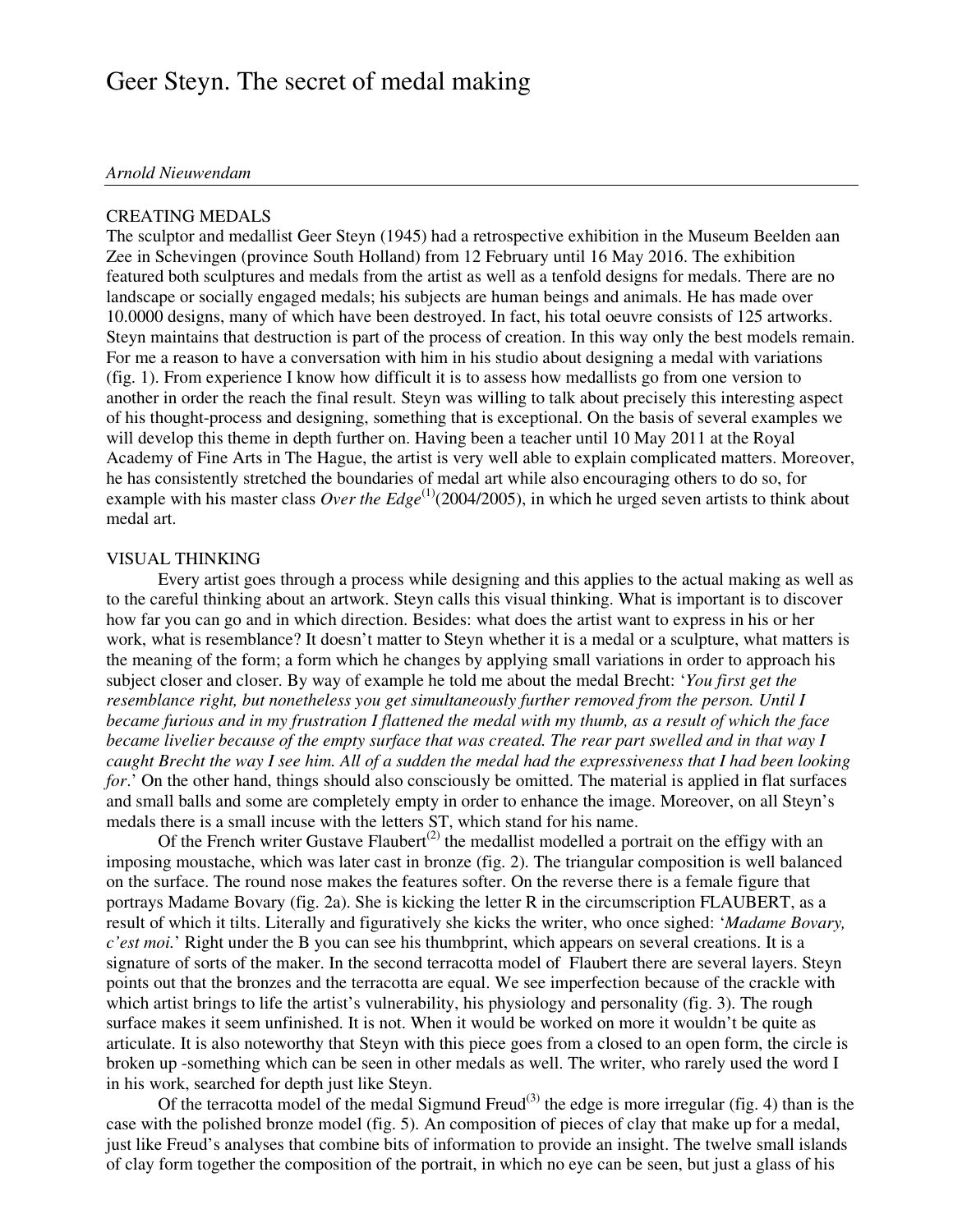glasses. The irregular edge implies disintegration. The hat is the horizontal edge, which together with the slanting stripe of his coat makes for a strong composition with the glasses, the nose and the mouth as the central point. The slanting stripe reappears on the reverse with letters that form the name FREUD (fig. 4a). In the emptiness on the reverse there is nothing to analyze so that the attention is drawn to the letters of his name. These are placed in a quarter of a circle. The appearance of the bronze and the terracotta model are very different. (fig. 5). Details are sharpened and the reverse is made a bit emptier (fig. 5a) Freud left Austria when it was occupied by Nazi-Germany and settled in the United Kingdom. He is still seen as one of the most influential psychologists and thinkers of the  $20<sup>th</sup>$  century.

The painter Matisse $^{(4)}$  is famous for his boldly coloured paintings and paper cuttings. Besides these he also designed stained glass windows. He was part of the fauvist movement (fig. 6). At an advanced age he suffered from several ailments and could not stand anymore. Matisse's disease was the reason why he drew doves or models seated on a chair or his bed. He also cut paper shapes, which were applied to a wall by an assistant. On the obverse of the terracotta medal the French artist can be seen drawing. On his right there is one of his beloved doves. Steyn chose a rectangular model and a bold patina as most paintings too are rectangular and very colourful. Also, on this medal you can clearly distinguish his glasses shaped by a small round ball of clay. The reverse is different, on the big terracotta model an incuse can be seen with the word Matisse composed in the shape of a mountain (with the letters MA and letters TISSE (fig. 6a) On the second and smaller design, made in silver, he made a large indentation which displays only his portrait (fig. 7). On the reverse there is a small dove in a lower level, with the letters MATISSE around it (fig. 7a). Finally, the medal was placed in a pretty box, because the container, the box, is important in the presentation of his work (fig. 8).

Steyn modelled a portrait of the Irish writer James Joyce<sup>(5)</sup>. The first design with a rather realistic image, is a version of 90 millimetre (fig. 9), which eventually led to a much smaller model of 45 millimetre with a hat facing left (fig. 10). Small circles of clay together form the face. Joyce was blind in one eye. In order to suggest this it was rendered smaller, so that no eye can be seen while simultaneously the introvert character of the author is stressed. Steyn seeks to bring out the personality and this succeeds better with the smaller edition. On both sides there is his inseparable umbrella with the text JAMES JOYCE placed along the edge (fig. 9a and 10a). There are small differences in the text between the editions; the first one has the letters incised while the second one has them modelled on top and the dates are left out as well. The second edition of Joyce is generally simpler and more sober. Even though more flat surfaces are added, the image is more articulate. Steyn seeks to add another layer; he sees that as part of *visual thinking*. The same holds true for the umbrella, which comes about by modelling its surroundings, which in this case reveals a great deal about the writer.

A portrait of Gustav Mahler was created<sup>(6)</sup> facing to the right (fig. 11). He was considered one of the foremost conductors of his time, but above all he was a composer. The background of the design is neutral with softer lines, on the second one tension is created through the different surfaces and the triangular composition in which his face is modelled, which makes the composer appear fiercer. The lines add an extra dimension so that he is not a mere physical representation. You can read his medal portrait as music, wringing. Just like the character of the music of the composer, the portrait wrings itself into the background and it is this that the sculptor wants to stress. The date 1960-1911 on both sides depicts a horizon and the composer is propped against the rail with his name MAHLER along the edge in two syllables (fig. 11a and 12a). The outer edge is uneven and a bit heightened. The two sides show minimal differences. Every detail has been reflected upon and everything has a function, something that might easily escape one's attention. As the final version the designer opted for the second, larger model.

 Almost everybody knows the operas *La Bohème, Tosca* and *Madame Butterfly* by Giacomo Puccini<sup>(7)</sup> (fig. 13). Steyn admits: '*Puccini's music inspires me, he seduces me in a matter of speaking. It sounds at first cheap, almost to sing along with, you fall in love with it*.' Every year Steyn visits Torre del Lago in Italy, where the villa of Puccini is located. Since 1930 opera festivals have been organized in honour of the composer in and around the villa. Puccini was a chain-smoker, keen on hunting and eating. On the first version you see the famous Italian with a hat, moustache, analyzing eye and cigarette. The portrait in the second design is the same, but looks stronger, because the edge is broken. A large chunk has been taken out of the circle, which once again creates tension (fig. 14). On the reverse of the creation an ashtray can be seen with cigarette smoke of the chain-smoker with his name on the inside: PUCCINI (fig. 14a).

A small box contains the portrait of the psycho-dermatologist Herman Musaph<sup>(8)</sup>; it is an Award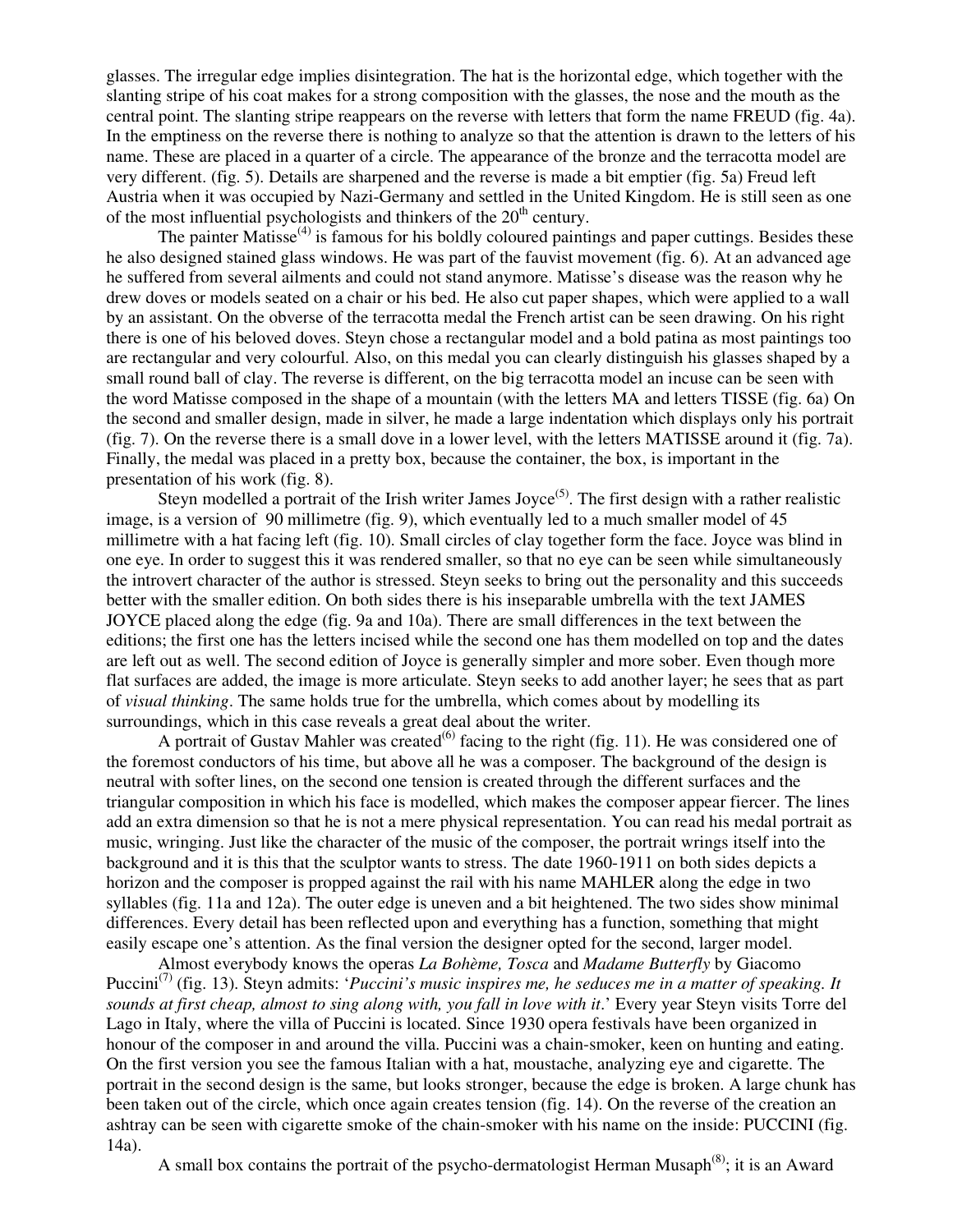that is handed out yearly in his field of study. You can see here a first sketch (fig. 15). The term psychodermatologist was unknown to me, but while reading his life-story he impressed me as an engaging person, who was far ahead of his time and speciality. He was born in Amsterdam, where he later settled as a general practitioner. After World War II he studied psychiatry and psychoanalyses. In 1946 the doctor became head of the medical team of the Aletta Jacobshuis in Amsterdam, where he focused on sexual problem-cases. From 1951 he worked on the dermatology ward in the Binnengasthuis hospital. Furthermore, he published books on his area of expertise that now are considered standard. He was also chief editor of the NVSH series 'Sex libris'. (NVSH is the Dutch Organisation for Sexual reform, which has been very important to the Netherlands). The Herman Musaph Institute has been named after him (focuses on psycho-dermatology). In the final version a portrait is displayed of Musaph facing left and when you look well you can distinguish the shape of a house that outline his face (fig.16). His thoughts and personality are as firm and solid as a house, Steyn apparently wants to imply. '*People who receive this medal belong to the house of Musaph*,' Steyn says. It's exactly all these little details that make it so interesting to assess a medal. On the reverse his portrait is outlined in silhouette in thin lines. And on a lower surface: HERMAN MUSAPH 1915-1992 (fig. 16a).

Several versions were made of Maria Callas<sup>(9)</sup>, *the voice of the century* (fig. 17). It is part of a series of medal portraits *People who defined the twentieth century*. On the first portrait Maria has a somewhat longer nose. In this version she is still young and gazes at the world seemingly unconcerned. On the reverse a large dog can be seen, her poodle with above that the word: CALLAS (fig. 17a). On the second model Maria Calles appears withdrawn, somewhat stocky and her nose is modelled much shorter so that she seems older (fig. 18). In this period Callas suffered from depression and took too much medicine, which most likely caused her premature death. The large dog has been reduced on this creation to a small poodle, placed on an almost empty surface, which represents her loneliness (fig. 18a). It is precisely this last reverse that says so much about the singer. By listening to Callas' voice singing opera and reading about her work, Steyn tries to fathom her and record something of her life on a small surface; yet another example of *visual thinking*.

In the Netherlands Rembrandt van Rijn<sup>(10)</sup> is a household name. Rembrandt Harmenszoon van Rijn was a Dutch painter, etcher and drawer. He is considered as one of the greatest painters and etchers in European art and as the foremost Dutch master from the 17<sup>th</sup> century. His best-known work is the *Night Watch* from 1642. Personally I consider *The Jewish Bride* a highlight, besides his self-portraits. There are approximately hundred painted and twenty etched self-portraits, which gave an impression of his appearance. At a young age he is represented with much bravura and his final as a chastened human being. One of these portraits was used by Steyn as an example, which he modelled en-face. On one of his first designs the painter looks you straight in the eye (fig. 19). After that there are some eighty variations without reverse. The left side is almost empty and the eye is left out as well as a side that represents shadow. Here one is shown that does have a reverse (fig. 20). This design shows subtle differences and on the reverse next to the text REMBRANDT there is a small empty surface, that represents a painting (fig. 20a). With the final creation, which is made in silver, everything falls into place (fig. 21). On the reverse there is a small painting with a self-portrait, with as circumscription the name: REMBRANDT (fig. 21a).

 Many people have seen, or at least heard about, the theatre play *Waiting for Godot*: it was written by the writer and poet Samuel Beckett<sup>(11)</sup>. Of this Irish Nobel laureate the medallist created a large design of 75 mm in diameter (fig. 22), and ends with a completely different smaller model of 60 mm (fig. 23). The portrait on the obverse is set in a square, which is placed in a circle. Protruding chin and a pointed nose. The patina and the use of the light and dark reinforce the composition. On the reverse the square shape can well be distinguished while the edge is imperfect. The image on the reverse refers to *The narrator,* a series of sculptures on which the medallist has been working for years, about which more will follow. Steyn says: *'I want to show that the shape of the narrator says something about the person Beckett. It refers to himself, his lifelong theme.'* With the smaller design the surfaces around the face are reinforced, which stresses the portrait. On both reverses there is a barstool, as metaphor for Beckett. A circle around the barstool reads: BECKETT 1906 1989 (fig. 22a and 23a).

Albert Einstein<sup>(12)</sup> appeals to everyone's imagination. The physicist and inventor became above all famous because of his two relativity theories: the special relativity-theory of 1905 and the general one of 1915. In subsequent years he expanded the relativity-theory by including gravity. He published more than 33 scientific and more than 150 non-scientific works. In his later years Einstein wrote extensively about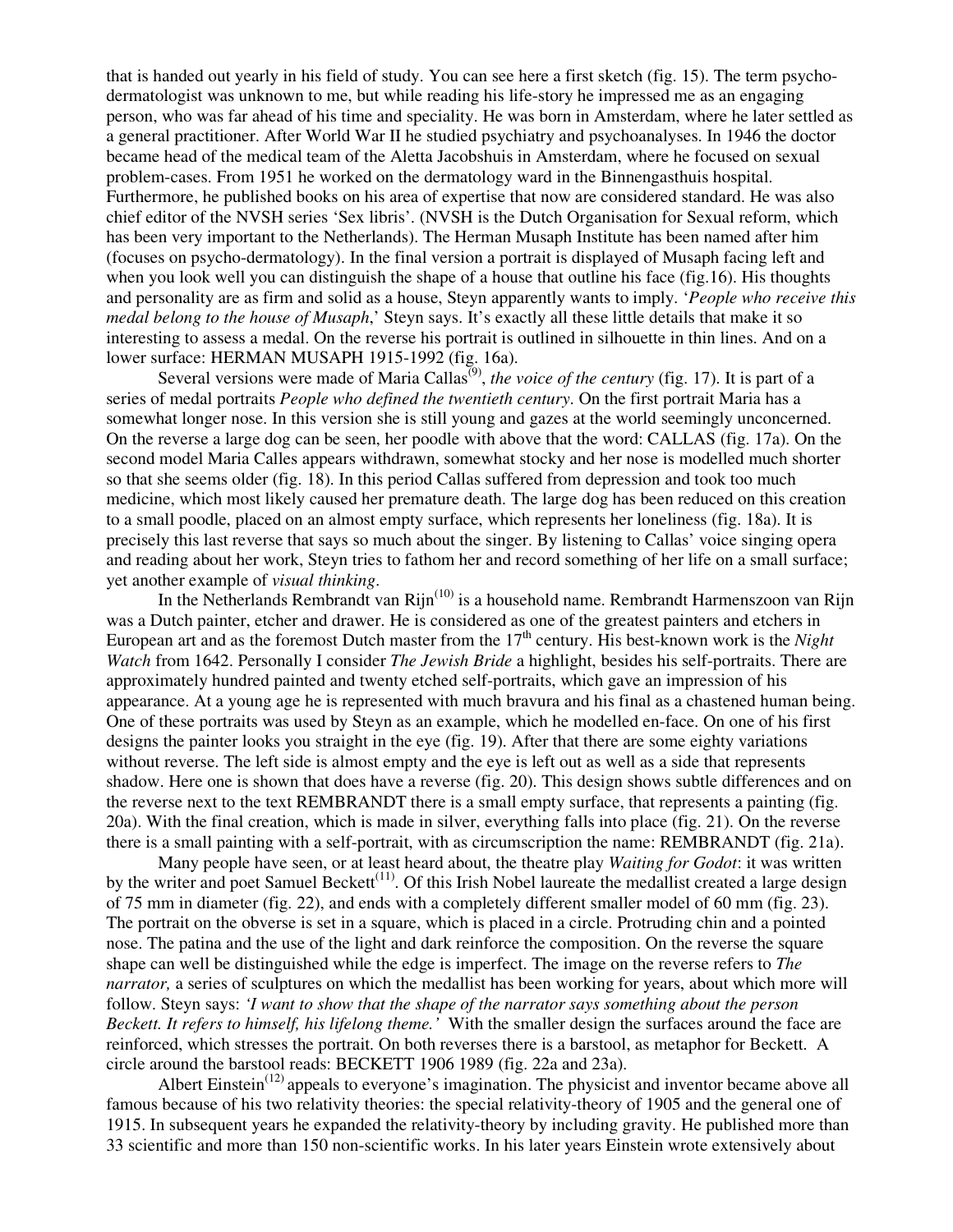philosophical and political subjects. The medallist made three versions without specifying which one he prefers. A rather small square medal with the portrait of Einstein filling the effigy.

 The first Einstein medal bears the title *Annus mirabilis* 1955 (fig. 24). The portrait can be seen facing right. The back of the head is large as if Steyn wants to stress the size of the cranium. His inseparable pipe and name in the smoke on the reverse (fig. 24a).

 The second one features Einstein as scientist and the Nobel Prize in 1922: *Recognition as scientist and Nobel-laureate* (fig. 25). The surface appears to be cut in two by a sloping line, in which way the scholar is represented with clarity and strength. On the left bottom side the formula E-MC. Again his pipe and name are placed on the reverse (fig. 25a). Above and below four small incuses reveal 1879-1955, his birth date and year of his death.

 On the third the older scholar can be seen as *The enlightened activist* (fig. 26). It's a friendly, resigned and chastened portrait. Again his pipe and name appear on the reverse (fig. 26a). It's an impressive series, in which Steyn used all his techniques relating to compositions with surfaces, balls, lines and unusual shapes.

When the interview took place Steyn was working on a portrait of Fellini<sup>(13)</sup>, an old man with a hat at the end of his life. It looks like the filmmaker is thinking with nostalgia about the women in his career. Steyn has portrayed him mildly. His best-known movie is probably *La dolce vita* (1969), featuring the famous sensual fountain scene, a sensuality recaptured on the reverse of the medal (fig. 27a). Personally I think *La Strada*, with his wife Giulietta Masina and Anthony Quinn in the lead roles, is his most gripping movie. Fellini is considered to be one of the most outstanding film directors of the twentieth century. Fellini's movies are usually psychological or social drama's in which a imaginative person, often based on Fellini himself, sets out on a search for the meaning of his/her life. This search is marked by frequent use of memories, dreams, fantasies and obsessions. In very much the same way Steyn too sets out in search of Fellini's character. Here only the last version of eighty variations is displayed. The development goes from round to square while also the lines in the profile get sharper, which is reinforced by the patina. The cheek has become softer as if Steyn wants to underline his mildness at an older age. The buttocks on the obverse are more angular, with on her back the movie screen cut out on which the name Fellini is placed. Around the word CINEMA is written on six loose surfaces.

### THE SECRET OF CREATING

 Since his academy-days Steyn has created a style all his own. In his series annual medals, which his friends are fortunate enough to receive from him every year, this development can clearly be distinguished. The tactile aspect is paramount. He has a preference for famous artists, writers, painters, musicians and scientists. This is obvious from his series *People who defined the twentieth century*, some of which have been described in this article. Steyn has been able to add an extra dimension by posing the question: what is resemblance? Having worked and developed as an artist for 50 years makes that possible. The portraits that the medallist models are always recognizable. He makes medal creations that everyone in the world can understand. It's the result of a lifelong experience.

 By reducing the size of a medal, by changing its edge and omitting things, Steyn's creations become more intense and gain in expressiveness. Mahler being one of his favourites, he knows all his symphonies. He has studied the work of Picasso and Matisse, of the writers whose portraits he modelled, always seeking to highlight a specific aspect of the person, such as a hat, cigarette smoke or the small poodle of Maria Calla on an almost empty surface. All these are examples of visual thinking.

 He has also been working for years on a sculptural series *The narrator*. Initially realistic (fig. 28) the series became more abstract as he went along (fig. 29). While Steyn's medal art developed towards strong stylized forms, his sculptural art eventually became completely abstract. Steyn forces you to observe and listen. If you don't do that, you don't get the story. In fact Steyn is himself a narrator; that is his particular strength. According to the sculptor the abstract form refers to itself based on figuration.

 In this article the way the artist goes from one subject to the next has been described. It is an insight that very few artists are willing to share; it is the secret of creating. In the latter versions of his medals a deeper layer has been added, which cannot easily be distinguished by the superficial viewer. By comparing text and images their secret is revealed. This holds true for other artists as well, provided that they have something to say and don't just make pretty medals, like so many others who miss this extra dimension in their work. Steyn, as well as some other medallist, distinguish themselves in this respect.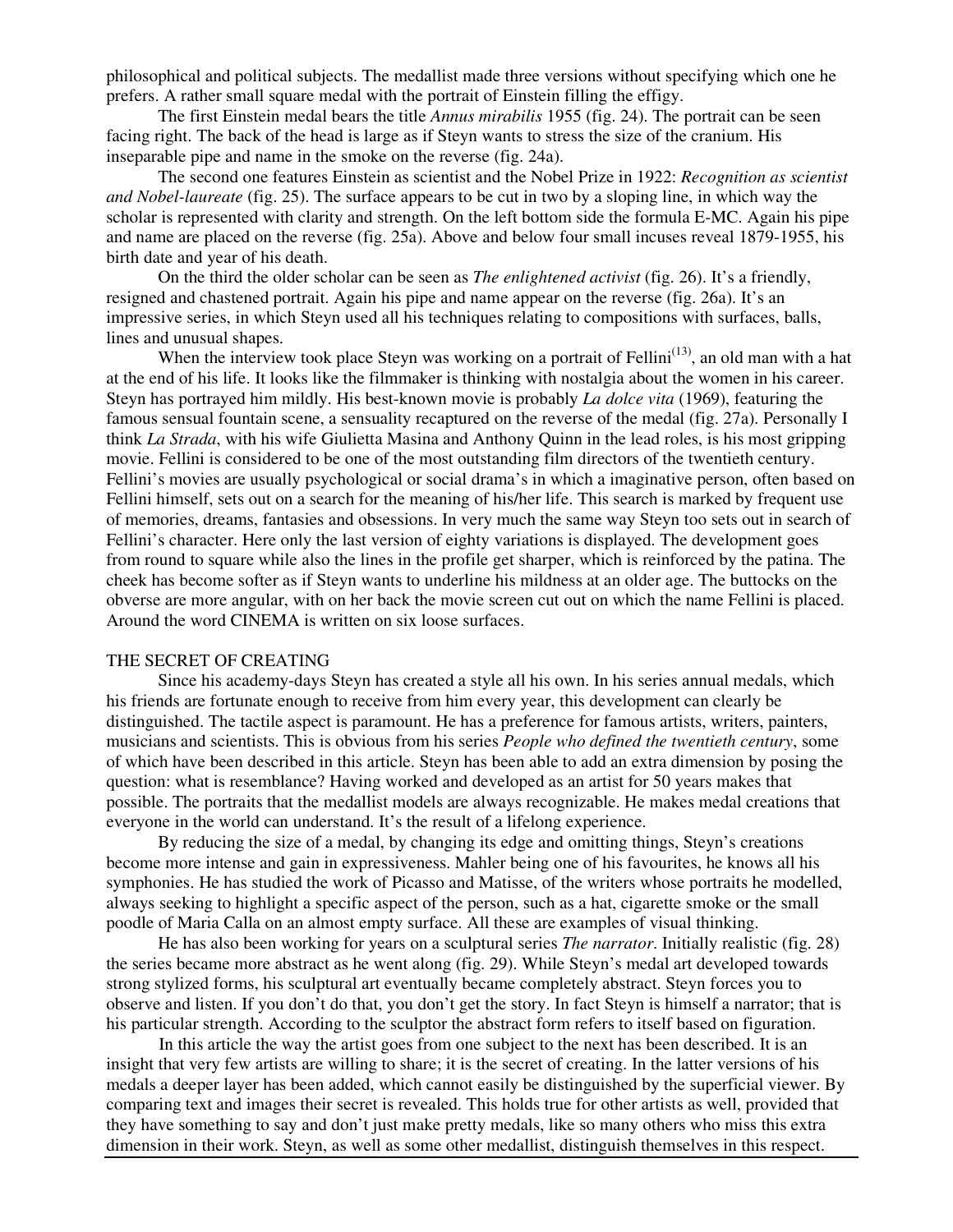# ACKNOWLEDGEMENTS

I am grateful to Ellen van Heijningen for translating the article into English. My thanks also go to Geer Steyn and Coen Linnekamp for their valuable advice. Photographs taken by Arnold Nieuwendam; nr 11, 12, 13 and 15 by Tom Haartsen. The copyright rests with Geer Steyn.

MBAZ (Sculptuur Instituut Nederland. Museum Beelden aan Zee) Harteveltstraat 1, 2586 EL Den Haag, +31 (0)70 358 58 57, Di. t/m zo. 11.00-17.00 uur, www.beeldenaanzee.nl, info@beeldenaanzee.nl**.** 

# **NOTES**

1. Steyn, G., Voigtmann C., Over the Edge, 2006. Vereniging voor Penningkunst. Uitg: Waanders: ISBN 90 400 8193 x NUR 640. Also various notes over the years in De MUNTkoerier and De Beeldenaar. Nieuwendam, A. Geer Steyn and his Over the Edge. THE MEDAL, 51, AUTUMN 2007, page 38 t/m 46. Also various notes over the years about Steyn by Nieuwendam in De MUNTkoerier, see bibliography. 2. Gustave Flaubert (Rouen, 12 December 1821 - Canteleu, 8 May 1880) was a French author. His bestknown work is Madame Bovary.

3. Sigmund Schlomo Freud (Freiberg (Moravië), 6 mei 1856 - Londen, 23 September 1939) was a neurologist from Austria-Hungary and the founder of psychoanalyses.

4. Henri Matisse (Le Cateau-Cambrésis, 31 December 1869 – Cimiez, near Nice, 3 November 1954) was a French painter and sculptor. He belonged to the French fauves.

5. James Augustine Aloysius Joyce (Dublin, 2 February 1882 – Zürich, 13 January 1941) was an Irish writer who is considered as one of the most important authors of the  $20<sup>th</sup>$  century. His main work is the novel Ulysses.

6. Gustav Mahler (Kaliště (then the village Kalischt near the town Iglau (Jihlava, where there is a museum dedicated to him), 7 July 1860 – Vienna, 18 May 1911) was Jewish composer and conductor born in Bohemia and raised in Austria.

7. Giacomo Antonio Domenico Michele Secondo Maria Puccini (Lucca, 22 December 1858 – Brussels, 29 November 1924) was an Italian composer.

8. Herman Musaph, psychodermatologist. Born in Amsterdam, Nederland, 07-01-1915. Died in Amsterdam, 18-11-1992.

9. Maria Anna Sofia Cecilia Kalogeropoulos (Greek: Μαρία Άννα Σοφία Καικιλία Καλογεροπούλου), better known under her artist name Maria Callas (Greek: Μαρία Κάλλας) (Brooklyn (New York), 2 December 1923 – Paris, 16 September 1977) was one of the most famous opera singers after the war. See also the website www.callasintclub.com.

10. Rembrandt Harmenszoon van Rijn (Leiden, 15 July 1606 – Amsterdam, 4 October 1669) was a Dutch painter, etcher and drawer.

11. Samuel Barclay Beckett (Foxrock, Dublin, 13 April 1906 - Paris, 22 December 1989) was An Irish playwright and poet.

12. Albert Einstein (Ulm, 14 March 1879 – Princeton (New Jersey), 18 April 1955) was a German-Swiss-American theorethical physicist and inventor. He is generally considered one of the most important scientist of all times, along with Isaac Newton en James Clerk Maxwell.

13. Federico Fellini (Rimini, 20 January 1920 – Rome, 31October 1993) was an Italian filmmaker and director.

Some facts from Wikipedia.

# SUMMARY

The sculptor Geer Steyn (b.1945) has created over 125 medals and many bronze statues. Apart from being a sculptor, he is a medallist and a former teacher at the Royal Academy of Arts in The Hague. He is the organizer in 2006 of the master class Over the Edge.

Arnold Nieuwendam (b.1946), a professional artist (Arnaldo), volunteers as a numismatist and is considered an expert in the field of medals, especially concerning contemporary trends. Nieuwendam organizes medal exhibitions in The Netherlands and abroad. He has written over 275 articles about art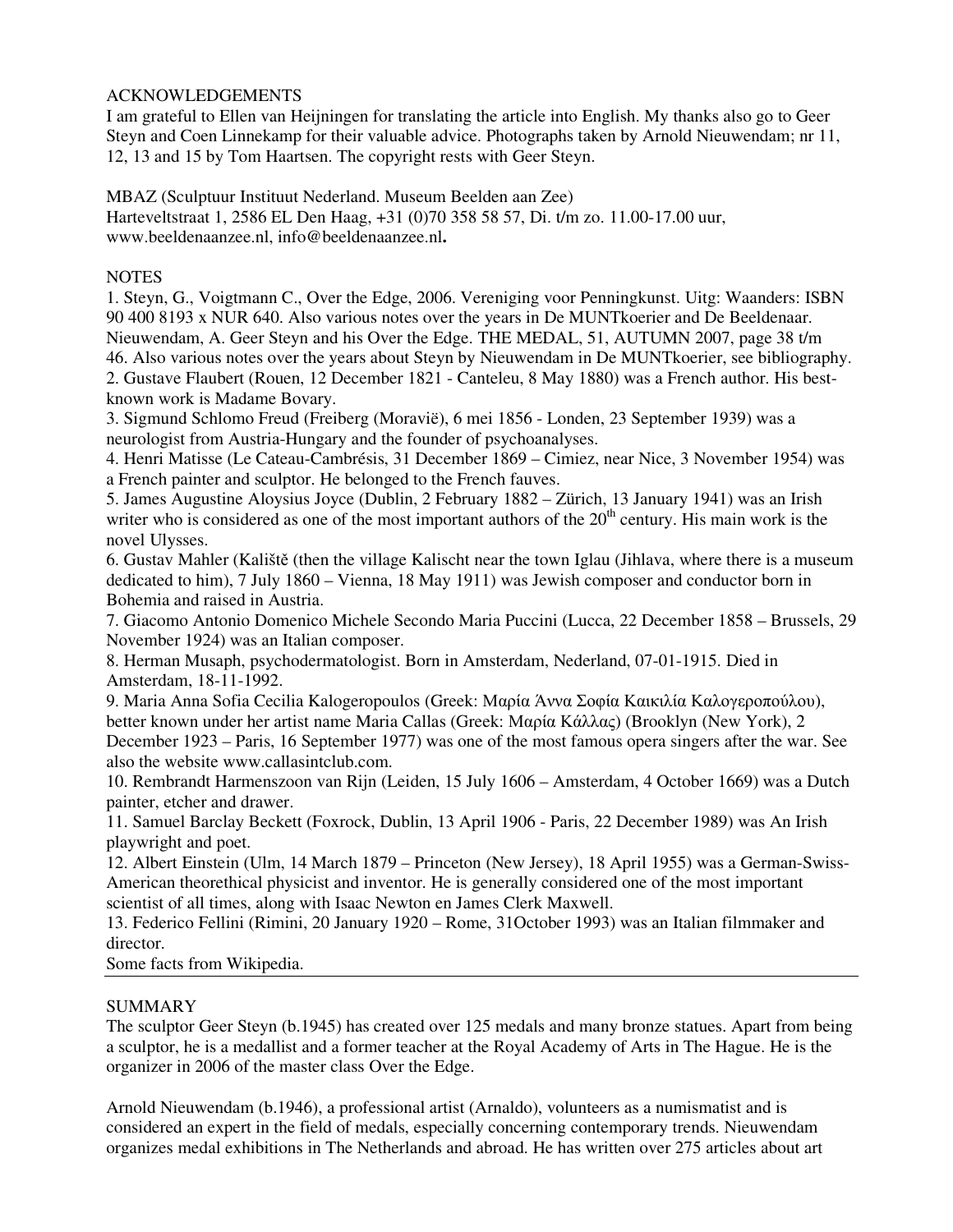### PHOTOGRAPHS

*1. Geer Steyn in his studio at the Zomerdijkstraat.* 

*2. Steyn: Gustave Flaubert, 1981, obv, bronze, 70mm. 2a. Steyn: Gustave Flaubert, 1981, rev, bronze, 70mm. 3. Steyn: Gustave Flaubert, 1981, obv, terracotta, 70mm.* 

*4. Steyn: Sigmund Freud, 1983, obv, terracotta, 70mm. 4a. Steyn: Sigmund Freud, 1983, rev, terracotta, 70mm. 5. Steyn: Sigmund Freud, 1983, obv, bronze, 65mm. 5a. Steyn: Sigmund Freud, 1983, rev, bronze, 65mm.* 

*6. Steyn: Henri Matisse, 1984, obv, terracotta, 50x70mm. 6a. Steyn: Henri Matisse, 1984, rev, terracotta, 50x70mm. 7. Steyn: Henri Matisse, 1984, obv, silver, 40x45mm. 7a. Steyn: Henri Matisse, 1984, rev,szilver, 40x45mm. 8. Steyn: Henri Matisse, 1984, in box,szilver.* 

*9. Steyn: James Joyce, 1986, obv, terracotta, 45x90mm. 9a. Steyn: James Joyce, 1986, obv, terracotta, 45x90mm. 10. James Joyce (with hat), 1986, rev, terracotta, 45x90mm. 10a. James Joyce (with hat), 1986, rev, terracotta, 45x90mm.* 

*11. Steyn: Mahler, 1991, obv, terracotta, 75mm. 11a. Steyn: Mahler, 1991, rev, terracotta, 75mm. 12. Steyn: Mahler, 1991, obv, terracotta, 85mm. 12a. Steyn: Mahler, 1991, rev, terracotta, 85mm.* 

*13. Steyn: Puccini, 1992, obv, terracotta, 75mm. 14. Steyn: Puccini, 1992, obv, terracotta, 85 mm. 14a. Steyn: Puccini, 1992, rev, terracotta, 85 mm.* 

*15. Steyn: Herman Musaph Award, 1992, obv, terracotta, 90mm. 16. Steyn: Herman Musaph Award, 1992, obv, terracotta, 90mm. 16a. Steyn: Herman Musaph Award, 1992, rev, terracotta, 90mm.* 

*17. Steyn: Maria Callas, 1995, obv, terracotta, 75mm. 17a. Steyn: Maria Callas, 1995, rev, bronze, 75mm. 18. Steyn: Maria Callas, 1995, obv, terracotta, 70mm. 18a. Steyn: Maria Callas, 1995, rev, terracotta, 70mm.* 

*19. Steyn: Rembrandt, 1995, obv, terracotta, 60x65 mm. 20. Steyn: Rembrandt, 1995, obv, terracotta, 60x65 mm. 20a. Steyn: Rembrandt, 1995, rev, terracotta, 60x65 mm. 21. Steyn: Rembrandt, 1995, rev, silver, 60 mm. 21a. Steyn: Rembrandt, 1995, rev, silver, 60 mm.* 

*22. Steyn: Samuel Beckett, 1998, obv, terracotta, 75mm. 22a. Steyn: Samuel Beckett, 1998, rev, terracotta, 75mm.*